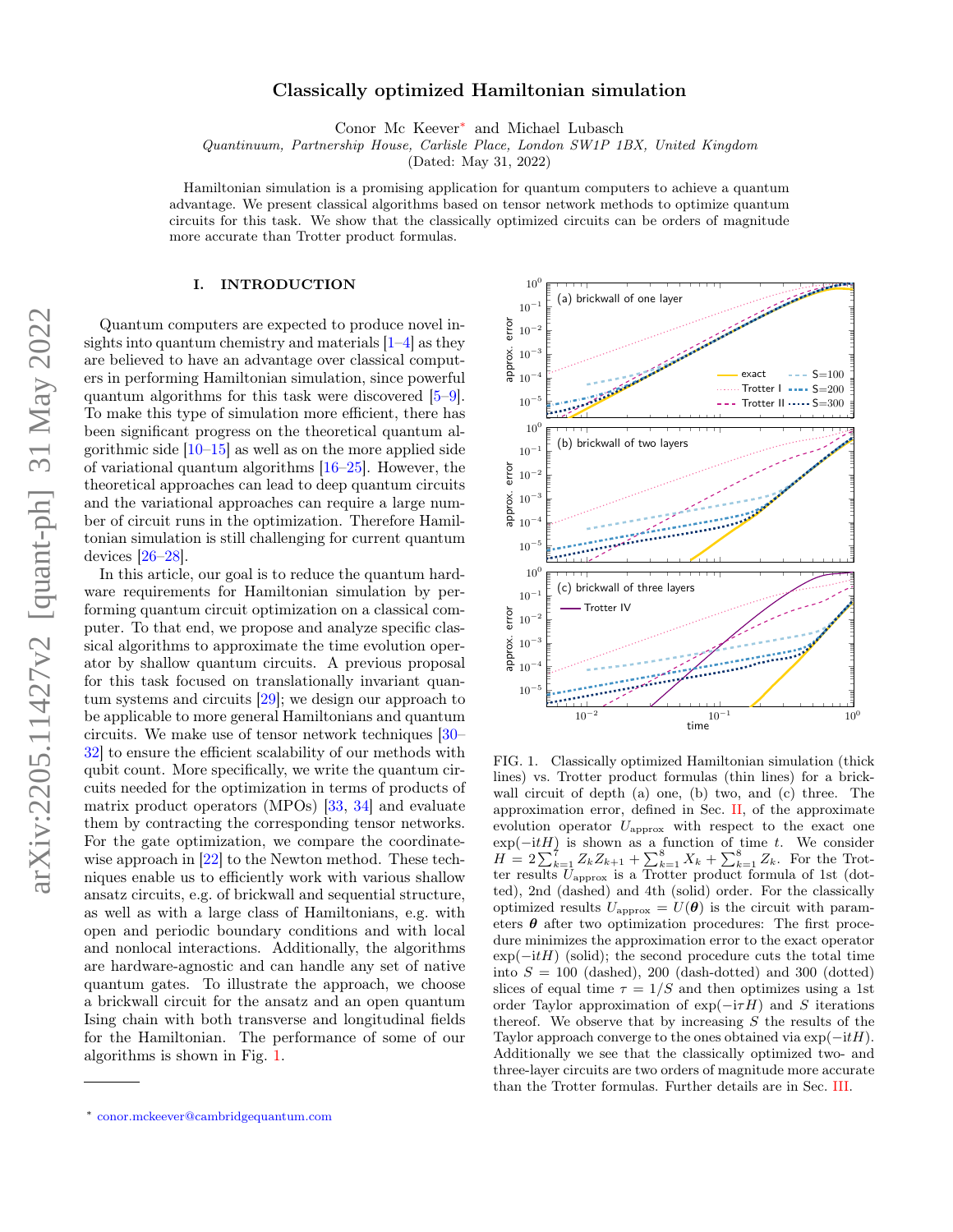The article is structured as follows. Section [II](#page-1-0) presents the algorithms and we analyse the results of our numerical experiments in Sec. [III.](#page-2-0) A concluding discussion is given in Sec. [IV.](#page-3-0)

# <span id="page-1-0"></span>II. METHODS

To approximate the time evolution operator  $\exp(-itH)$ by a quantum circuit, we split the total evolution time  $t$ into S slices of equal size  $\tau = t/S$  and then compute the circuit  $U(\theta)$  for slice s by minimizing the cost function  $||U(\theta) - \exp(-i\tau H)U_{s-1}||^2_F$  over the variational parameters  $\boldsymbol{\theta} = (\theta_1, \theta_2, \dots, \theta_K)$ . Here  $\|\cdot\|_F$  is the Frobenius norm,  $U_{s-1}$  the final circuit after optimization of the previous slice and  $U_0 = 1$ . The minimization of this cost function is equivalent to the maximization of the objective function

<span id="page-1-2"></span>
$$
F(\boldsymbol{\theta}) = \text{Re}\{\text{tr}\big[U^{\dagger}(\boldsymbol{\theta})\exp(-\text{i}\tau H)U_{s-1}\big]\}\tag{1}
$$

where  $\text{Re}\{\cdot\}$  denotes the real part, tr $[\cdot]$  the trace and  $U^{\dagger}(\boldsymbol{\theta})$  is the adjoint of  $U(\boldsymbol{\theta})$ . We approximate  $\exp(-i\tau H)$ by a truncated Taylor series and in our simulations use the MPO representation thereof [\[35\]](#page-5-7). This allows us to express the objective function as a product of MPOs as shown in Fig. [2.](#page-1-1) To quantify the circuit performance, we define the approximation error  $\sqrt{1-\text{Re}\{\text{tr}[U^{\dagger}(\boldsymbol{\theta})\exp(-\text{i}tH)]\}/2^n} \in [0,1]$  for *n* qubits.

We propose to use a Newton method to maximize the objective function in Eq.  $(1)$ . This method requires the gradient vector G with elements  $\mathcal{G}_k = \partial F/\partial \theta_k$  and Hessian matrix H with elements  $\mathcal{H}_{j,k} = \frac{\partial^2 F}{\partial \theta_j \partial \theta_k}$  and iterates

$$
\boldsymbol{\theta}^{(i+1)} = \boldsymbol{\theta}^{(i)} - \left(\mathcal{H}^{(i)}\right)^{-1} \boldsymbol{\mathcal{G}}^{(i)}.
$$
 (2)

For the computation of the inverse of the Hessian matrix, we use that this matrix is Hermitian and that we are only interested in its negative eigenvalues, since our goal is the maximization of the objective function. Therefore we compute the pseudoinverse via the eigendecomposition of the Hessian matrix and by setting all eigenvalues larger than some cutoff  $-\epsilon$  to zero.

As an alternative to the Newton method, we also consider a coordinatewise optimization method which for the type of objective function Eq.  $(1)$  was derived in  $[22]$ . The coordinatewise procedure updates variational parameters one after another and computes for each parameter:

$$
\theta_k^{\text{new}} = \theta_k^{\text{old}} - 2 \text{atan2}(F(\theta_k^{\text{old}}), F(\theta_k^{\text{old}} + \pi))
$$

$$
+ 4\pi (p + \frac{1}{4}) \quad \forall p \in \mathbb{Z}
$$
(3)

$$
F(\theta_k^{\text{new}}) = \sqrt{(F(\theta_k^{\text{old}}))^2 + (F(\theta_k^{\text{old}} + \pi))^2}.
$$
 (4)

Here  $\text{atan2}(y, x)$  returns the argument of the complex number  $x + iy$ . We use the simplified notation  $F(\theta_k) = F(\theta_1, \ldots, \theta_{k-1}, \theta_k, \theta_{k+1}, \ldots, \theta_K) = F(\theta)$  for the



<span id="page-1-1"></span>FIG. 2. (a) Brickwall ansatz for  $n = 5$  qubits. (b) We rewrite the objective function Eq. [\(1\)](#page-1-2) as a product of MPOs by, firstly, factorizing each two-qubit gate into a product of two tensors and, secondly, multiplying adjacent tensors into MPOs. (c) Parameterization in terms of the gates  $R_x(\theta) = \exp(-i\theta X/2)$ ,  $R_z(\theta) = \exp(-i\theta Z/2)$  and  $U_{zz}(\theta) = \exp(-i\theta Z \otimes Z/2)$  where  $\theta$  denotes the variational parameter.

objective function as a function of one specific parameter  $\theta_k$  under the assumption that all other parameters  $\theta_i$  for  $j \neq k$  are fixed. Note that  $F(\theta_k^{\text{new}}) = F(\theta_{k+1}^{\text{old}})$ . Therefore, after the first parameter update (for  $k = 1$ ) we only need one evaluation of the objective function at  $\theta_k^{\text{old}} + \pi$ (for  $k > 1$ ) for each parameter update, because we know  $F(\theta_k^{\text{old}}) = F(\theta_{k-1}^{\text{new}})$  from the previous parameter update.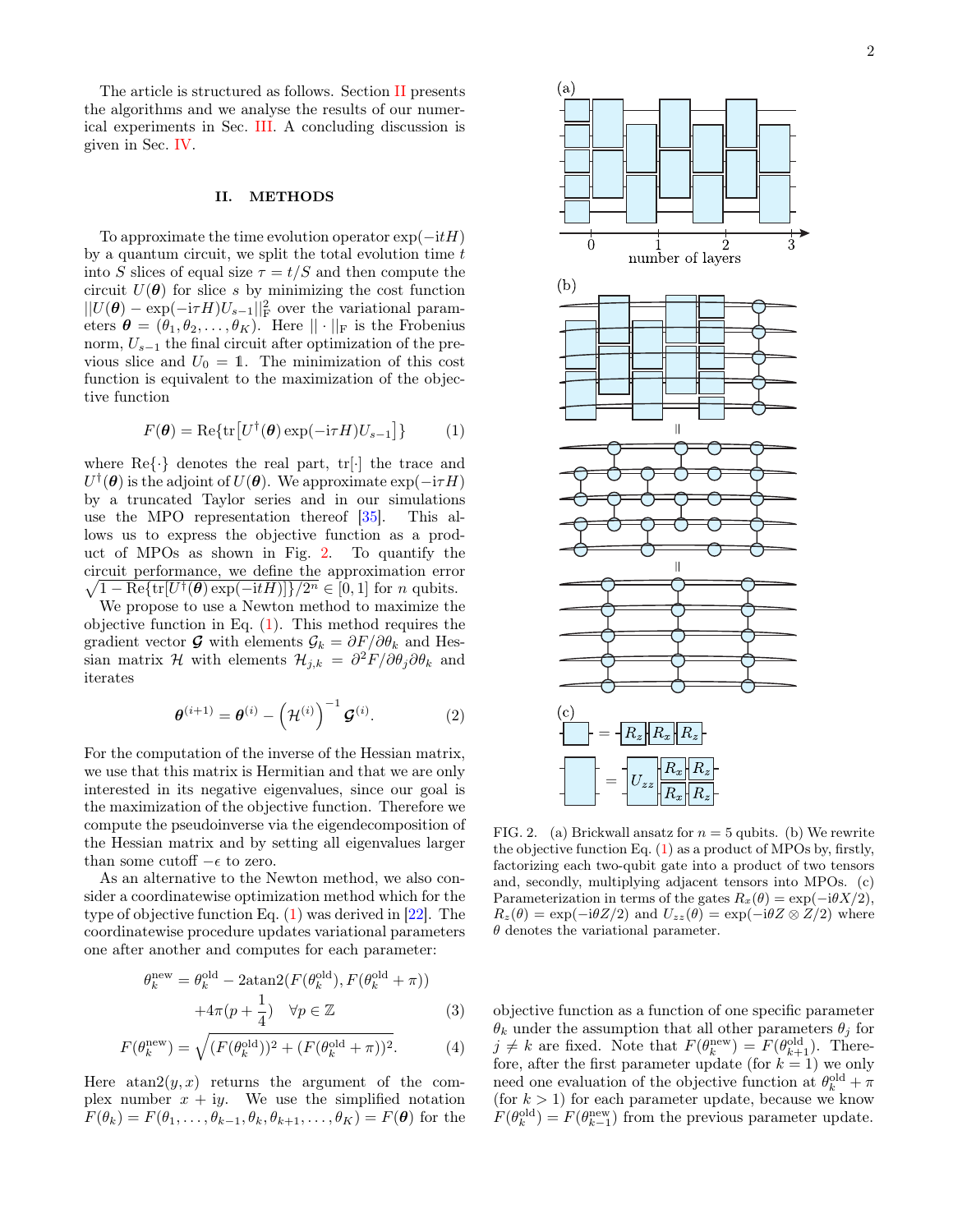## <span id="page-2-2"></span><span id="page-2-0"></span>III. RESULTS

We use the following setup in our numerical experiments. For the Hamiltonian we consider the transversefield quantum Ising chain with an additional magnetic field and open boundary conditions:

$$
H = J \sum_{k=1}^{n-1} Z_k Z_{k+1} + g \sum_{k=1}^{n} X_k + h \sum_{k=1}^{n} Z_k
$$
 (5)

where  $J, g$  and  $h$  are parameters of the Hamiltonian and  $X(Z)$  is the Pauli  $X(Z)$  matrix. For the quantum circuit ansatz we use the brickwall structure shown in Fig. [2](#page-1-1) (a) composed of the gates shown in Fig. [2](#page-1-1) (c). Newton's method is used with an eigenvalue cutoff of  $\epsilon = 10^{-5}$  and iterated until the Euclidean norm of the vector of gradients falls below 10−<sup>5</sup> . The tensor network calculations make use of the library [\[36\]](#page-5-8).

We assess the performance of the coordinatewise approach and the Newton method by considering the approximation error achieved after successive iterations of the algorithms. For the coordinatewise method, one step of the algorithm corresponds to the update of a single variational parameter, whereas a single step of a global version of the Newton method updates all variational parameters at once. Between these two extremes we also perform the Newton method on a gate-by-gate and layerby-layer basis, whereby only those variational parameters within a single gate or within a single layer, respectively, are updated simultaneously while all others remain fixed. Additionally we compare the coordinatewise and Newton method with the Adam optimizer [\[37\]](#page-5-9).

To compare these methods, we plot in Fig. [3](#page-2-1) the performance of successive iterations of each algorithm. We observe that the global Newton method converges to the lowest approximation error in the fewest number of just ten steps. In contrast, the Newton method on a gate-bygate basis converges more slowly and produces a circuit with a larger approximation error, whereas the Newton method on a layer-by-layer basis produces results which lie somewhere in between the global and local update methods. Remarkably, after ten thousand iterations, the very efficient coordinatewise update method compares well to both batched Newton methods. Finally, after many iterations spent near local minima, the Adam optimizer with a step size  $\alpha = 10^{-4}$  and exponential decay rates  $\beta_1 = 0.9$  and  $\beta_2 = 0.99$ , converges to an approximation error less than  $10^{-4}$ .

Because the global Newton method performed best, in the following we use only this method in the classical optimization. We assess the performance of the classical algorithms by analyzing the results shown in Fig. [1.](#page-0-1) Let us first explain what is shown in Fig. [1.](#page-0-1) For a brickwall ansatz of one layer, a 1st order Trotter (Trotter I) and 2nd order Trotter (Trotter II) product formula is used as an approximation scheme [\[38\]](#page-5-10). The same is true for a brickwall ansatz of two layers, whereby two identical Trotter layers, each corresponding to an evolution by a



<span id="page-2-1"></span>FIG. 3. Approximation error of the classically optimized circuit  $U(\theta)$  with respect to the exact time evolution operator  $\exp(-itH)$  achieved using various optimization algorithms. The variational parameters  $\boldsymbol{\theta}$  are initialized to zero and a single iteration corresponds to the update of all variational parameters in the circuit once. We consider the Hamilto-nian in Eq. [\(5\)](#page-2-2) with parameters  $(J, g, h) = (2.0, 1.0, 1.0)$ , time  $t = 0.05$ ,  $n = 8$  qubits and a brickwall circuit of two layers.

time  $t/2$ , specify the circuit. Similarly, for a brickwall ansatz of three layers, three identical Trotter layers are composed to specify the circuit. Furthermore, a circuit of three layers allows us to also use a 4th order Trotter product formula (Trotter IV) [\[38\]](#page-5-10). The approximation errors of the Trotter based circuits are plotted in Fig. [1](#page-0-1) and facilitate a fair comparison with the classically optimized circuits inasmuch as the depth of two-qubit gates in the circuits considered within each subfigure – Fig. [1](#page-0-1) (a), (b) and  $(c)$  – are the same.

In order to estimate how well the scalable optimization scheme can exhaust the potential of the brickwall circuits, we first optimize the variational circuit parameters for a cost function which is constructed using the exact unitary  $\exp(-itH)$  and is calculated via matrix exponentiation. Supposing that the Newton based optimization scheme finds the global maximum of the objective function, these results (denoted exact in Fig. [1\)](#page-0-1) give the minimum approximation error which can be achieved using the respective circuits. Compared to the Trotter based approximation schemes, the improvement using the exact scheme is small for a brickwall circuit of one layer (Fig. [1](#page-0-1) a), however, deeper circuits (Fig. [1](#page-0-1) b and c) lead to approximation errors which are orders of magnitude smaller than those obtained using Trotter product formulas.

The task of the Taylor based approach is to find circuit approximations as close as possible to the optimum achieved using the exact approach, in a manner which does not require exponentiation of the full Hamiltonian and is therefore scalable to larger system sizes. We find that the classical optimization scheme using a 1st order Taylor approximation is capable of finding variational parameters which approximate the target unitary with an approximation error equivalent to the exact scheme. This is evident in Fig. [1](#page-0-1) where the exact and sliced Taylor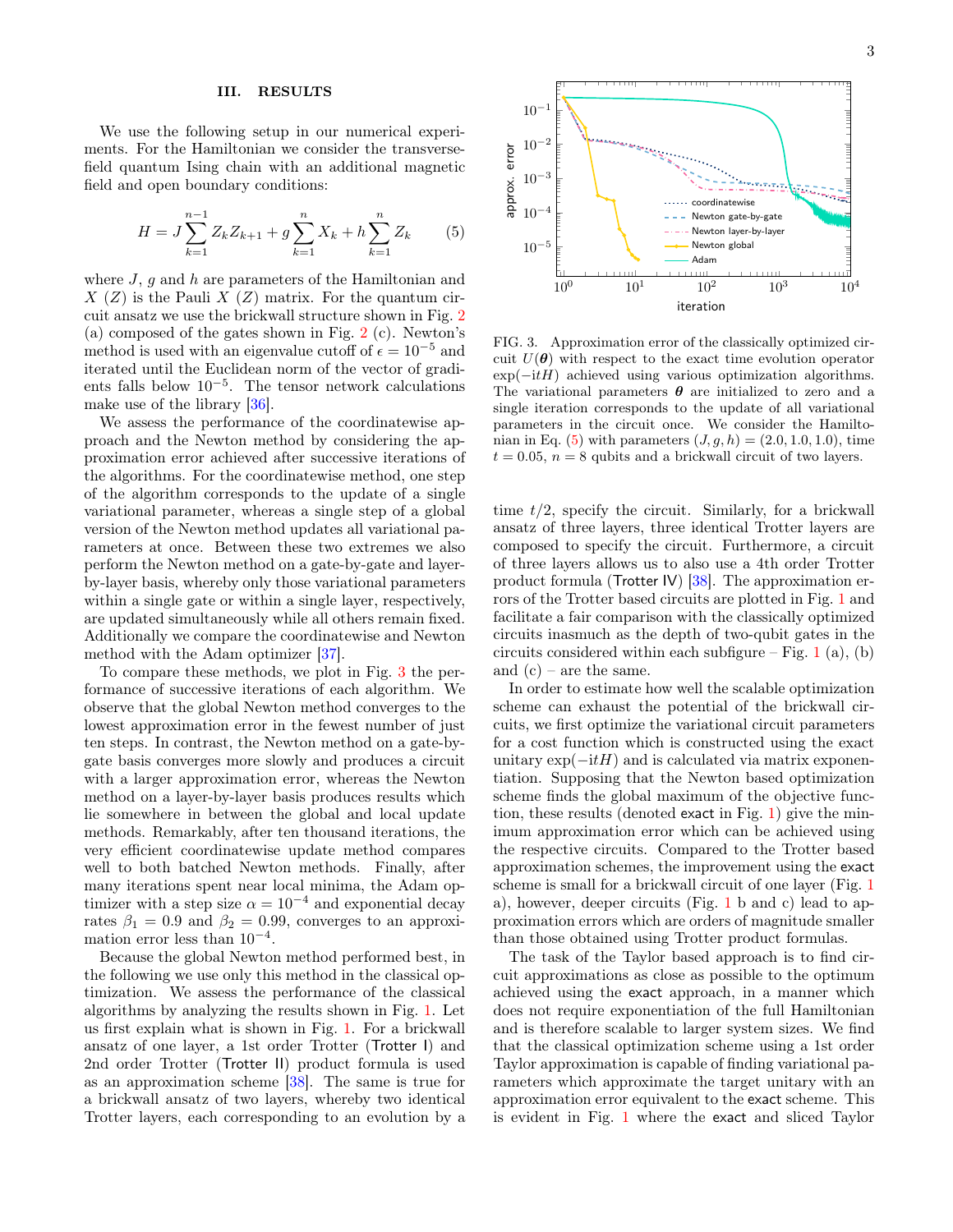$(S = 100, S = 200, S = 300)$  results overlap, indicating that the approximation scheme has saturated the expressiveness of the circuit ansatz. Additionally, the time at which this saturation occurs falls earlier if more silces  $S$ are used.

In our calculations the Newton method typically requires around ten iterations per slice to converge and the most computationally expensive subroutines are the tensor contractions needed to compute the terms in the gradient vector and Hessian matrix. We note that the performance can be significantly improved by calculating these terms in parallel or by caching and reusing environment tensors.

The slopes of the data presented in Fig. [1](#page-0-1) can be understood by considering the leading error arising from each approximating scheme. The leading errors of the Trotter product formulas are known to be of orders  $O(t^2)$ ,  $O(t^3)$ and  $O(t^5)$  for the 1st, 2nd and 4th order Trotter product formulas, respectively, and this is apparent in the slope of the corresponding data presented in Fig. [1.](#page-0-1) For small times, the data for Trotter I, Trotter II and Trotter IV have slopes approximately equal to  $m = 2$ ,  $m = 3$  and  $m = 5$ , respectively.

The approximation errors arising from circuits which have been classically optimized via Taylor  $(S = 100,$  $S = 200$ ,  $S = 300$  are based on a 1st order Taylor approximation. These curves are split into two regimes. The first regime occurs before the data overlap with those of the exact method and have a slope approximately equal to  $m = 1$ , indicating a leading error of order  $O(t)$ , as expected for the error accumulated by a 1st order Taylor approximation. The second regime occurs at larger times where the Taylor data overlap with the exact data. Here the corresponding slopes reflect the expressiveness of the circuits used. By fitting the data within this second regime and rounding to one decimal place, we find leading errors of orders  $O(t^{3.0})$ ,  $O(t^{4.5})$  and  $O(t^{6.2})$  for brickwall circuits of one, two and three layers, respectively. Therefore the classically optimized circuits of two and three layers are significantly more accurate than Trotter product formulas.

We have also performed all the above calculations for a system of  $n = 5$  qubits and the results were quantitatively similar to the  $n = 8$  results presented in this article. To illustrate the behaviour with respect to system size, the data in Fig. [4](#page-3-1) compare the approximation errors achieved using the  $(S = 200)$  Taylor based method for systems of  $n = 5, 8, 10$  and 12 qubits. We find that the approximation error has a very similar behaviour for all system sizes and increases only slightly with  $n$ . Furthermore, the turning point at which the slope changes falls at approximately the same time for all values of  $n$ . This suggests that data from small systems may be used to inform the classical optimization of larger circuits where calculation of the approximation error is no longer feasible. In particular, data from small systems may be used to determine the number of slices which should be performed in order to reach the turning point.



<span id="page-3-1"></span>FIG. 4. Approximation error of the classically optimized circuit  $U(\theta)$  with respect to the exact time evolution operator  $\exp(-itH)$  achieved for various qubit counts n. We cut the total time into  $S = 200$  slices of equal time  $\tau = 1/S$ and then optimize using the global Newton method, a 1st order Taylor approximation of  $exp(-i\tau H)$  and S iterations thereof. We consider the Hamiltonian in Eq. [\(5\)](#page-2-2) with parameters  $(J, g, h) = (2.0, 1.0, 1.0)$  and a brickwall circuit of two layers.

### <span id="page-3-0"></span>IV. DISCUSSION

In this article we present classical algorithms that reduce the quantum hardware requirements for simulating the time evolution of quantum systems and we illustrate their performance for a local Hamiltonian with open boundary conditions using a variational brickwall quantum circuit. These algorithms can readily tackle a wider range of problems and optimize other types of quantum circuits. For example, periodic systems, Hamiltonians with nonlocal interactions or the sequential quantum circuit shown in Fig. [5](#page-4-9) can be considered. Even shallow two-dimensional quantum circuits, as required by some of the IBM quantum devices, can be handled by making use of tensor network techniques for two-dimensional systems, e.g. [\[39–](#page-5-11)[43\]](#page-5-12).

To efficiently work with time evolution over long times, we cut the total time evolution into several slices and then represent the shorter time evolution per slice using a 1st order Taylor approximation. It is interesting to study more accurate approximations, e.g. a higher-order truncated Taylor series or perhaps a Jacobi-Anger expansion [\[44\]](#page-5-13), that decrease the number of slices needed for a certain accuracy. Any approximation of the time evolution operator as a finite polynomial  $\exp(-\mathrm{i}tH) \approx \sum_{r=0}^{R} \alpha_r H^r$  leads to an objective function that is a finite sum  $F(\theta) = \text{Re}\{\text{tr}\left[U^{\dagger}(\theta) \exp(-\text{i} t H)\right]\} \approx$  $\sum_{r=0}^{R} \alpha_r \operatorname{Re} \{ \operatorname{tr} \big[ U^{\dagger}(\boldsymbol{\theta}) H^r \big] \}.$  The question is whether the additional cost of evaluating higher powers of  $H$  can still lead to a reduction of the overall cost due to the smaller total number of slices.

We consider a variety of methods in this article for the numerical optimization of circuit parameters, ranging from a simple coordinatewise update scheme to a more sophisticated global Newton method. The global Newton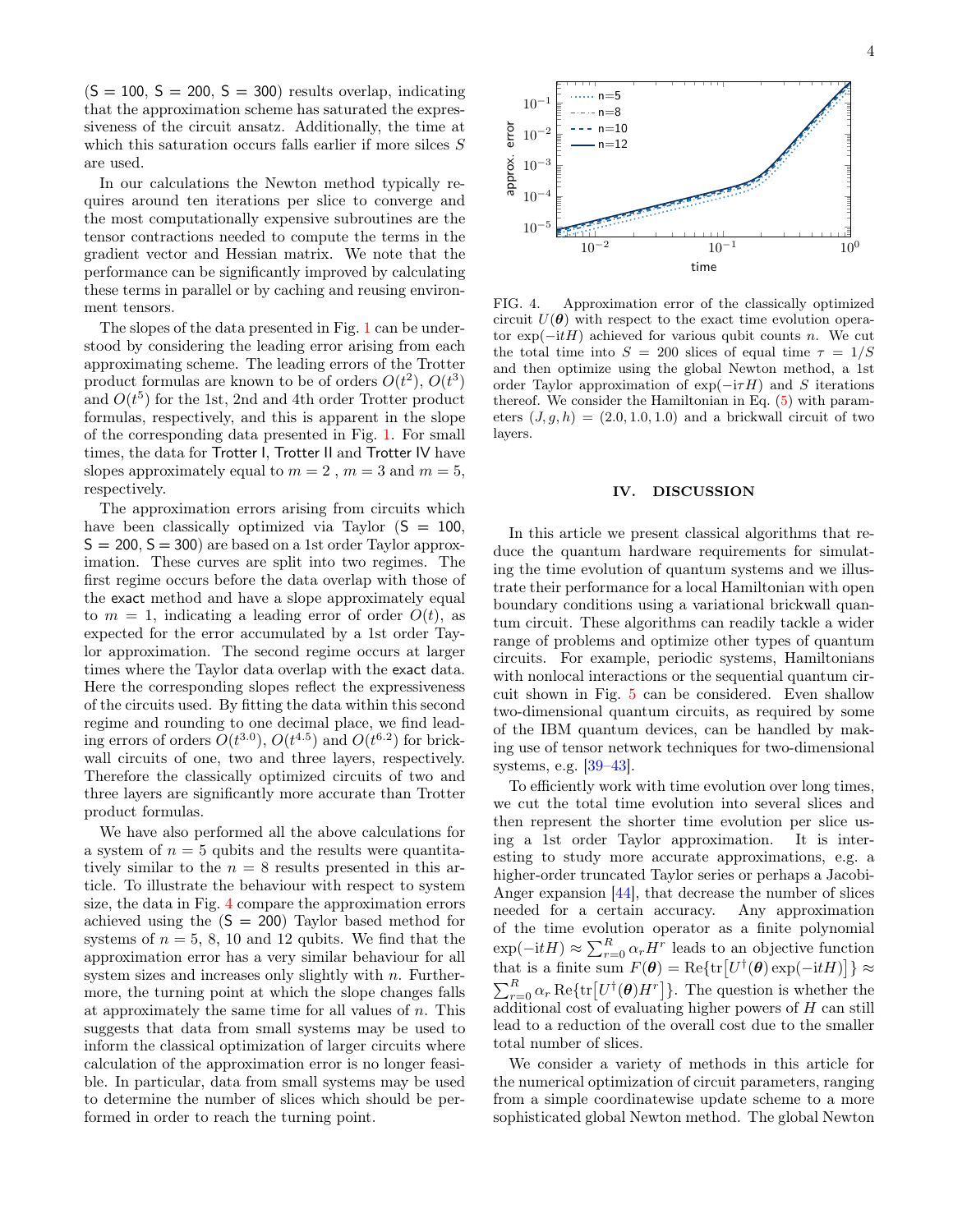

<span id="page-4-9"></span>FIG. 5. Sequential quantum circuit for  $n = 5$  qubits. One layer of the circuit can correlate qubits over the entire system size  $n$ , cf. with the brickwall ansatz in Fig.  $2(a)$  $2(a)$  which requires order  $n$  layers to correlate qubits  $n$  sites apart.

- <span id="page-4-0"></span>[1] I. Kassal, J. D. Whitfield, A. Perdomo-Ortiz, M.-H. Yung, and A. Aspuru-Guzik, Simulating chemistry using quantum computers, [Annu. Rev. Phys. Chem.](https://doi.org/10.1146/annurev-physchem-032210-103512) 62, [185 \(2011\).](https://doi.org/10.1146/annurev-physchem-032210-103512)
- [2] Y. Cao, J. Romero, J. P. Olson, M. Degroote, P. D. Johnson, M. Kieferová, I. D. Kivlichan, T. Menke, B. Peropadre, N. P. D. Sawaya, S. Sim, L. Veis, and A. Aspuru-Guzik, Quantum chemistry in the age of quantum computing, Chem. Rev. 119[, 10856 \(2019\).](https://doi.org/10.1021/acs.chemrev.8b00803)
- [3] S. McArdle, S. Endo, A. Aspuru-Guzik, S. C. Benjamin, and X. Yuan, Quantum computational chemistry, [Rev.](https://doi.org/10.1103/RevModPhys.92.015003) Mod. Phys. 92[, 015003 \(2020\).](https://doi.org/10.1103/RevModPhys.92.015003)
- <span id="page-4-1"></span>[4] B. Bauer, S. Bravyi, M. Motta, and G. K.-L. Chan, Quantum algorithms for quantum chemistry and quantum materials science, Chem. Rev. 120[, 12685–12717 \(2020\).](https://doi.org/10.1021/acs.chemrev.9b00829)
- <span id="page-4-2"></span>[5] S. Wiesner, Simulations of many-body quantum systems by a quantum computer (1996), [arXiv:quant](https://arxiv.org/abs/quant-ph/9603028)[ph/9603028.](https://arxiv.org/abs/quant-ph/9603028)
- [6] S. Lloyd, Universal quantum simulators, [Science](https://doi.org/10.1126/science.273.5278.1073) 273, [1073 \(1996\).](https://doi.org/10.1126/science.273.5278.1073)
- [7] D. S. Abrams and S. Lloyd, Simulation of Many-Body Fermi Systems on a Universal Quantum Computer, [Phys.](https://doi.org/10.1103/PhysRevLett.79.2586) Rev. Lett. 79[, 2586 \(1997\).](https://doi.org/10.1103/PhysRevLett.79.2586)
- [8] C. Zalka, Simulating quantum systems on a quantum computer, [Proc. Math. Phys. Eng. Sci.](https://doi.org/10.1098/rspa.1998.0162) 454, 313 (1998).
- <span id="page-4-3"></span>[9] I. Kassal, S. P. Jordan, P. J. Love, M. Mohseni, and A. Aspuru-Guzik, Polynomial-time quantum algorithm for the simulation of chemical dynamics, [Proc. Natl.](https://doi.org/10.1073/pnas.0808245105) [Acad. Sci. U.S.A](https://doi.org/10.1073/pnas.0808245105) 105, 18681 (2008).
- <span id="page-4-4"></span>[10] D. W. Berry and A. M. Childs, Black-box hamiltonian simulation and unitary implementation, [Quantum Inf.](https://dl.acm.org/doi/10.5555/2231036.2231040) Comput. 12[, 29 \(2012\).](https://dl.acm.org/doi/10.5555/2231036.2231040)
- [11] A. M. Childs and N. Wiebe, Hamiltonian simulation using linear combinations of unitary operations, [Quantum](https://dl.acm.org/doi/10.5555/2481569.2481570) [Inf. Comput.](https://dl.acm.org/doi/10.5555/2481569.2481570) 12, 901 (2012).
- [12] D. W. Berry, A. M. Childs, R. Cleve, R. Kothari, and R. D. Somma, Simulating Hamiltonian Dynamics with a Truncated Taylor Series, [Phys. Rev. Lett.](https://doi.org/10.1103/PhysRevLett.114.090502) 114, 090502 [\(2015\).](https://doi.org/10.1103/PhysRevLett.114.090502)
- [13] D. W. Berry, A. M. Childs, and R. Kothari, Hamiltonian Simulation with Nearly Optimal Dependence on all Parameters, in [2015 IEEE 56th Annual Symposium on](https://doi.org/10.1109/FOCS.2015.54)

approach outperformed all the other optimization procedures but is characterized by the largest computational cost per update due to the computation and inversion of the Hessian matrix. It would be interesting to analyze the performance of more efficient quasi-Newton methods which do not need the explicit calculation and inversion of the Hessian matrix.

After completion of this work we learned about the related study [\[45\]](#page-5-14).

#### V. ACKNOWLEDGMENTS

We are thankful for valuable discussions with David Amaro, Marcello Benedetti, Yuta Kikuchi and Chris N. Self.

[Foundations of Computer Science](https://doi.org/10.1109/FOCS.2015.54) (2015) pp. 792–809.

- [14] G. H. Low and I. L. Chuang, Optimal Hamiltonian Simulation by Quantum Signal Processing, [Phys. Rev. Lett.](https://doi.org/10.1103/PhysRevLett.118.010501) 118[, 010501 \(2017\).](https://doi.org/10.1103/PhysRevLett.118.010501)
- <span id="page-4-5"></span>[15] G. H. Low and I. L. Chuang, Hamiltonian Simulation by Qubitization, Quantum 3[, 163 \(2019\).](https://doi.org/10.22331/q-2019-07-12-163)
- <span id="page-4-6"></span>[16] Y. Li and S. C. Benjamin, Efficient variational quantum simulator incorporating active error minimization, [Phys.](https://doi.org/10.1103/PhysRevX.7.021050) Rev. X 7[, 021050 \(2017\).](https://doi.org/10.1103/PhysRevX.7.021050)
- [17] X. Yuan, S. Endo, Q. Zhao, Y. Li, and S. C. Benjamin, Theory of variational quantum simulation, [Quantum](https://doi.org/10.22331/q-2019-10-07-191) 3, [191 \(2019\).](https://doi.org/10.22331/q-2019-10-07-191)
- [18] C. Cirstoiu, Z. Holmes, J. Iosue, L. Cincio, P. J. Coles, and A. Sornborger, Variational fast forwarding for quantum simulation beyond the coherence time, [npj Quantum](https://doi.org/10.1038/s41534-020-00302-0) Inf. 6[, 1 \(2020\).](https://doi.org/10.1038/s41534-020-00302-0)
- [19] S.-H. Lin, R. Dilip, A. G. Green, A. Smith, and F. Pollmann, Real- and imaginary-time evolution with compressed quantum circuits, [PRX Quantum](https://doi.org/10.1103/PRXQuantum.2.010342) 2, 010342 [\(2021\).](https://doi.org/10.1103/PRXQuantum.2.010342)
- [20] F. Barratt, J. Dborin, M. Bal, V. Stojevic, F. Pollmann, and A. G. Green, Parallel quantum simulation of large systems on small NISQ computers, [npj Quantum Inf.](https://doi.org/10.1038/s41534-021-00420-3) 7 [\(2021\).](https://doi.org/10.1038/s41534-021-00420-3)
- [21] Y.-X. Yao, N. Gomes, F. Zhang, C.-Z. Wang, K.-M. Ho, T. Iadecola, and P. P. Orth, Adaptive Variational Quantum Dynamics Simulations, [PRX Quantum](https://doi.org/10.1103/PRXQuantum.2.030307) 2, 030307 [\(2021\).](https://doi.org/10.1103/PRXQuantum.2.030307)
- <span id="page-4-8"></span>[22] M. Benedetti, M. Fiorentini, and M. Lubasch, Hardwareefficient variational quantum algorithms for time evolution, [Phys. Rev. Research](https://doi.org/10.1103/PhysRevResearch.3.033083) 3, 033083 (2021).
- [23] S. Barison, F. Vicentini, and G. Carleo, An efficient quantum algorithm for the time evolution of parameterized circuits, Quantum 5[, 512 \(2021\).](https://doi.org/10.22331/q-2021-07-28-512)
- [24] K. Wada, R. Raymond, Y.-y. Ohnishi, E. Kaminishi, M. Sugawara, N. Yamamoto, and H. C. Watanabe, Simulating Time Evolution with Fully Optimized Single-Qubit Gates on Parameterized Quantum Circuits (2021), [arXiv:2111.05538 \[quant-ph\].](https://arxiv.org/abs/2111.05538)
- <span id="page-4-7"></span>[25] K. Mizuta, Y. O. Nakagawa, K. Mitarai, and K. Fujii, Local variational quantum compilation of a large-scale Hamiltonian dynamics (2022), [arXiv:2203.15484 \[quant-](https://arxiv.org/abs/2203.15484)